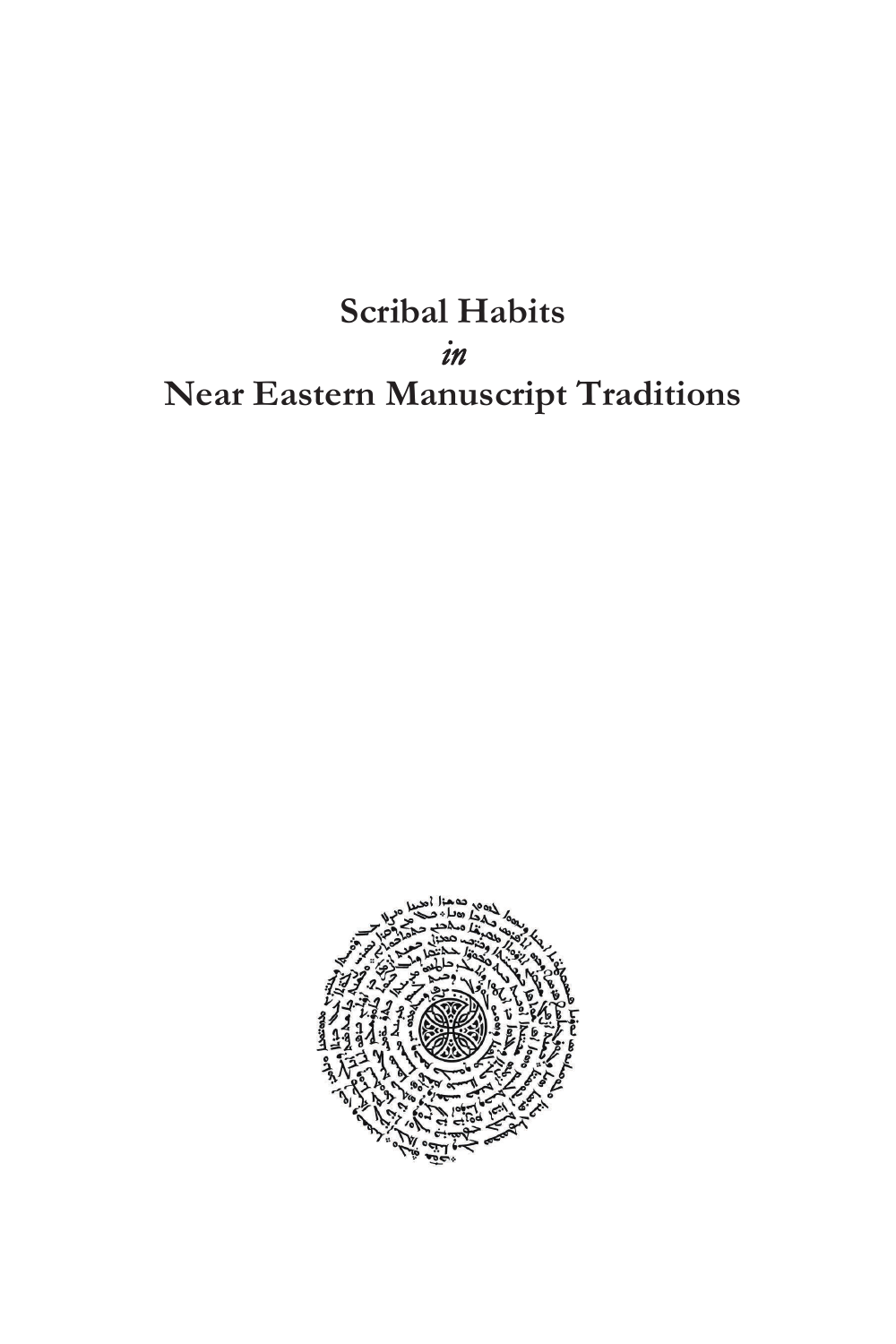## **Texts and Studies (Third Series)**

**23**

**Series Editor**

**H. A. G. Houghton**

**Editorial Board**

**Jeff W. Childers**

**Alba Fedeli**

**Viktor Golinets**

**Christina M. Kreinecker**

**Gregory S. Paulson**

**Peter J. Williams**

 Biblical and Patristic texts. Maintaining the highest scholarly Texts and Studies is a series of monographs devoted to the study of standards, the series includes critical editions, studies of primary sources, and analyses of textual traditions.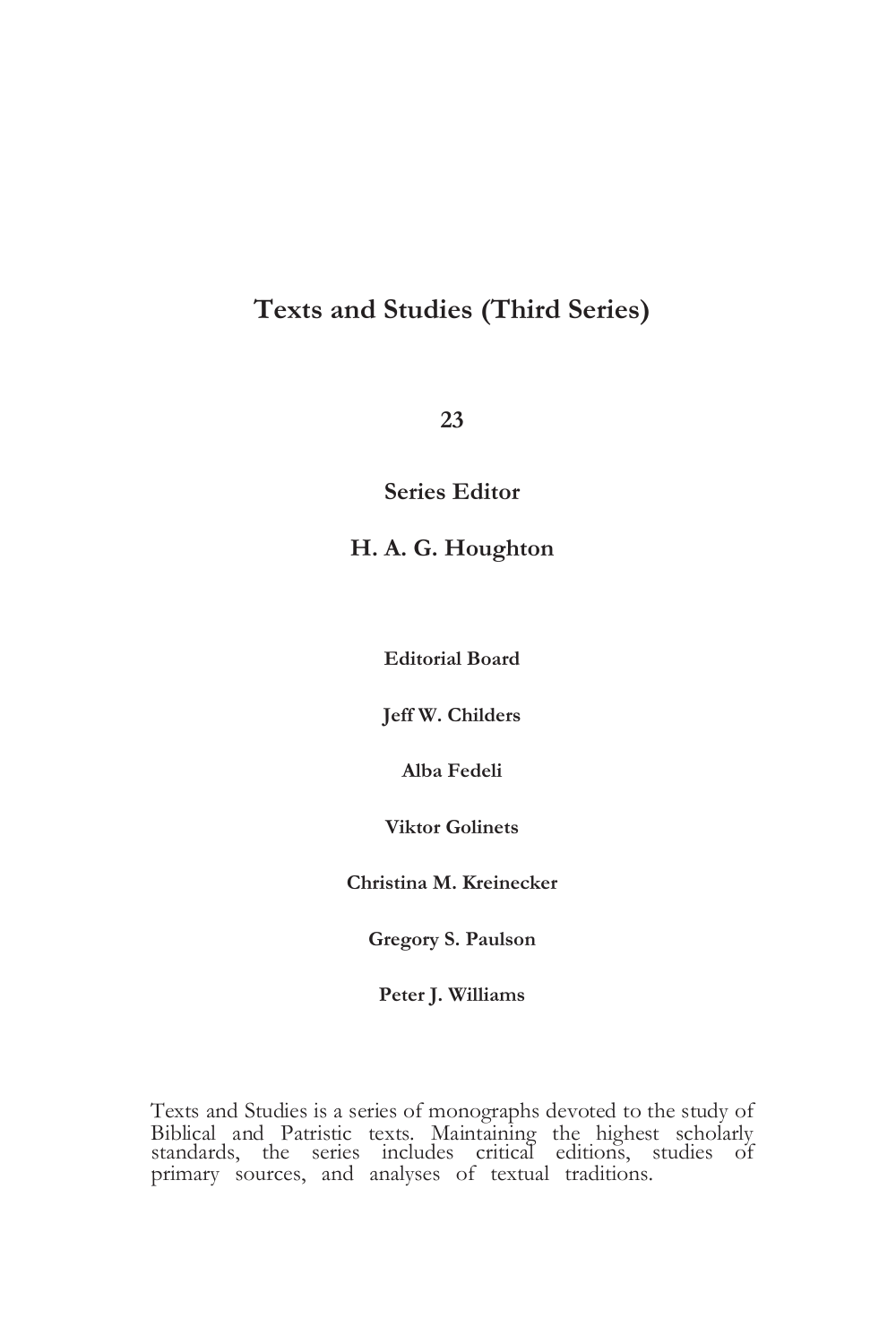## **Scribal Habits**  *in*  **Near Eastern Manuscript Traditions**

**Edited by George Anton Kiraz Sabine Schmidtke**